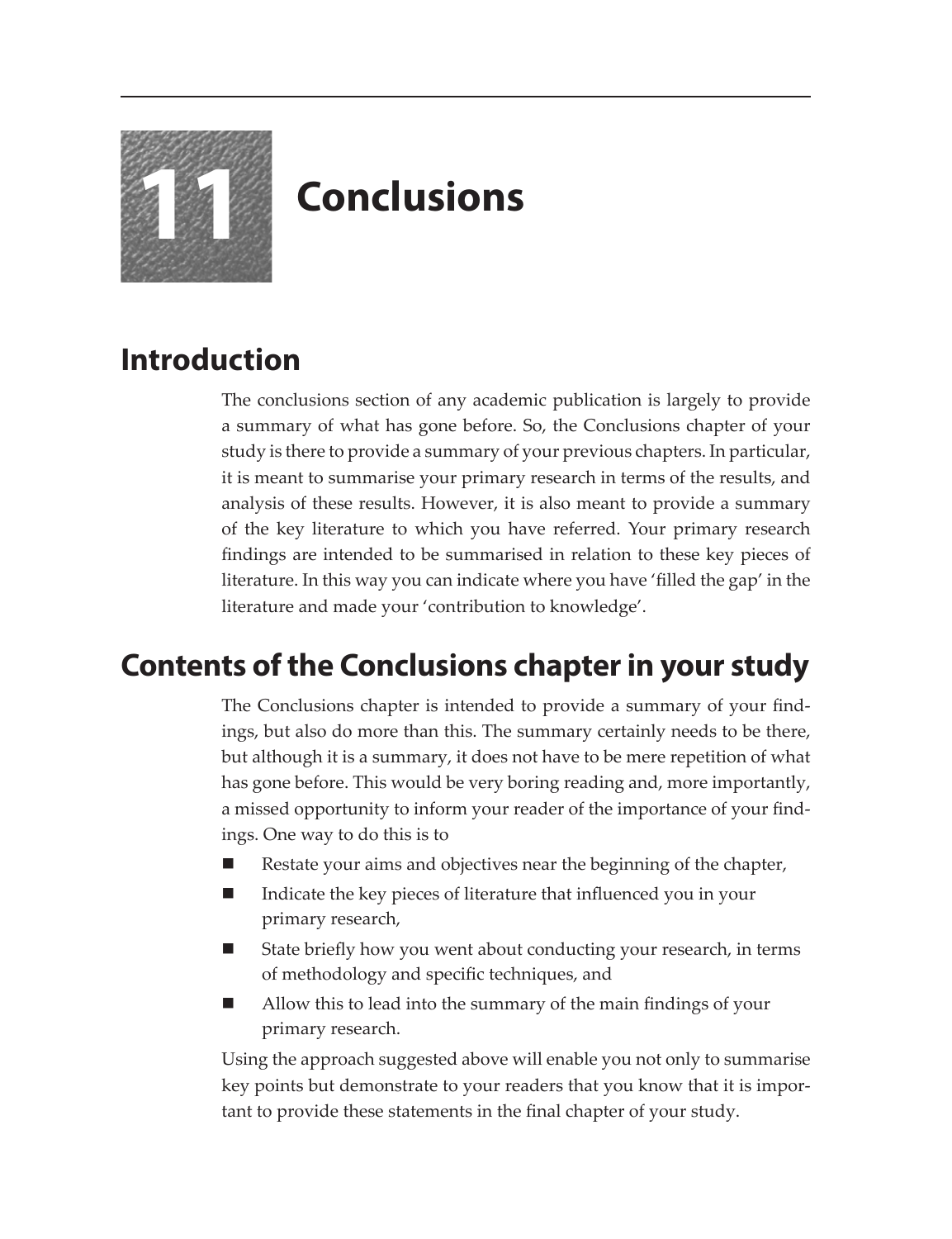However, a key difference between what you write in this final chapter and what you have included in the 'Results' or 'Analysis of Results' chapters is that you will have had time to reflect on your findings and particularly the relationship between your aims and objectives, methodology and techniques, primary research results and analysis and the literature that contributed to your study topic. This reflection should enable you to discern the more important and the less important findings. It should also enable you:

- To see the advantages and disadvantages of your chosen methodology and techniques;
- To reflect on whether you would modify your overall approach and techniques, if you were to do the research again;
- To consider whether it is important or necessary to make recommendations based on your research.

The Conclusions chapter should have other sections, in addition to the summary. An important section should deal with the limitations of your research. Inevitably, your primary research will have been small scale, compared with most published studies. Although you may be under the impression that sending out 250 questionnaires, processing and analysing the 110 that were returned, was a major task for you. However, it is most likely that your sample, by definition, will have been small and hence your findings will not even be at the scale and significance of most published articles in academic journals. Therefore, it is not wise to over-claim for the importance of your results. A section of this chapter in which you outline the limitations is important, as you will be able to communicate to your supervisor and examiner that you are aware that you need to include reference to limitations, as well as actually indicating what the limitations are.

One other section that appears in the Conclusions chapter of many student research projects is titled: 'Recommendations'. This section is meant to include reference to possible future actions. These should be based on the research you have conducted and not 'guesswork' or thoughts you had, perhaps even prior to conducting the primary research. So, the evidence from your research should be used to create these recommendations. However, recommendations may not be necessary – it will depend on your aims and objectives and results. Perhaps the only recommendations that may be required are that you recommend that the research should be done again, for example at a different time, in a different location or with a bigger sample, or possibly, if you were to do the research again, you would change it in some specific way(s).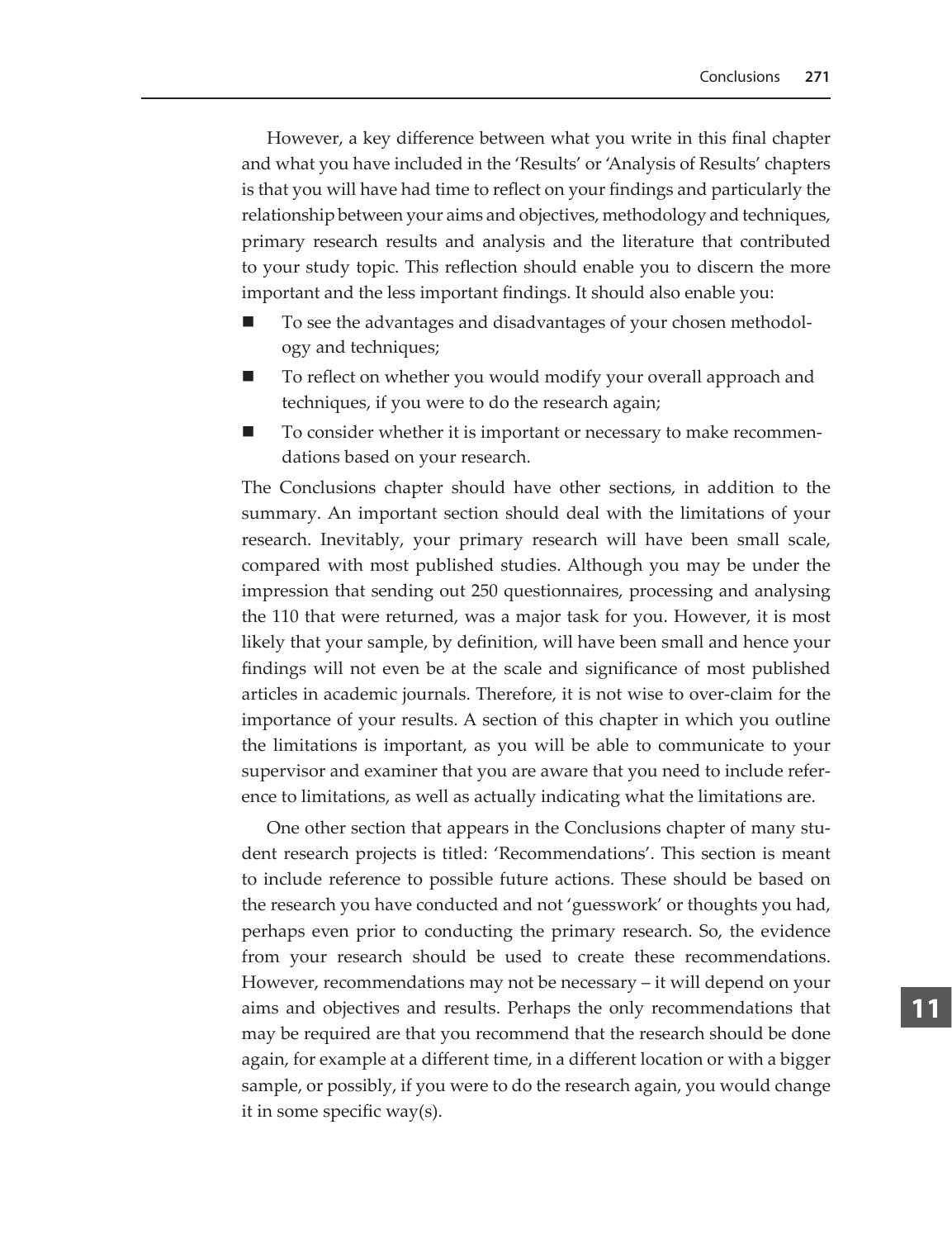#### **How to write this chapter in your study**

Unfortunately, for too many students, the final chapter appears to be little more than an afterthought. It is a few lines in which some of the important findings may be repeated and a few recommendations (only some of which may be based on the actual primary research in the study) are made. When this occurs, it is a very sad state of affairs and is not likely to lead to a high assessment mark!

An understanding of human nature should inform you, that, as it is the last chapter of your work, you need to take this final opportunity to sell yourself to the reader. You need to maintain the reader's interest and leave them wanting to know more about your research, not because they are confused, but because they are interested and want to praise you for what you have produced. Hopefully, you will have done this in earlier sections of the study as well, but there will not be another opportunity to do this, after the final chapter.

As this is likely to be the last chapter that your examiner will read, he/ she does not want to experience an anti-climax. You need to convince the reader that you have carried out a piece of research that has been conducted well and has added something (however small) to our understanding of a particular topic, theme or issue. Note that I have placed 'conducted well' before referring to 'adding something to our understanding' in the previous sentence. Remember, examiners are quite likely to be more interested in whether you conducted your research in a valid manner and achieved reliable results, than the actual details of what you have revealed. As I have written earlier, examiners are generally more likely to be experts in methodology, than experts in your topic.

#### **The summary**

In terms of what you need to include in this final chapter, you should be aware that a summary is certainly required. However, you do not need the detail provided in earlier chapters, but it should be a summary of the whole study. By this, I mean that you should include discussion of the key pieces of literature that you made use of, as well as summarising your own primary research. Too many students appear to be under the impression that they only need to summarise their primary research. The reason for the inclusion of a summary of the key literature, is, partly, that you can once again demonstrate your understanding of the literature and how it relates to your topic or issue. But, more importantly, by discussing in summary